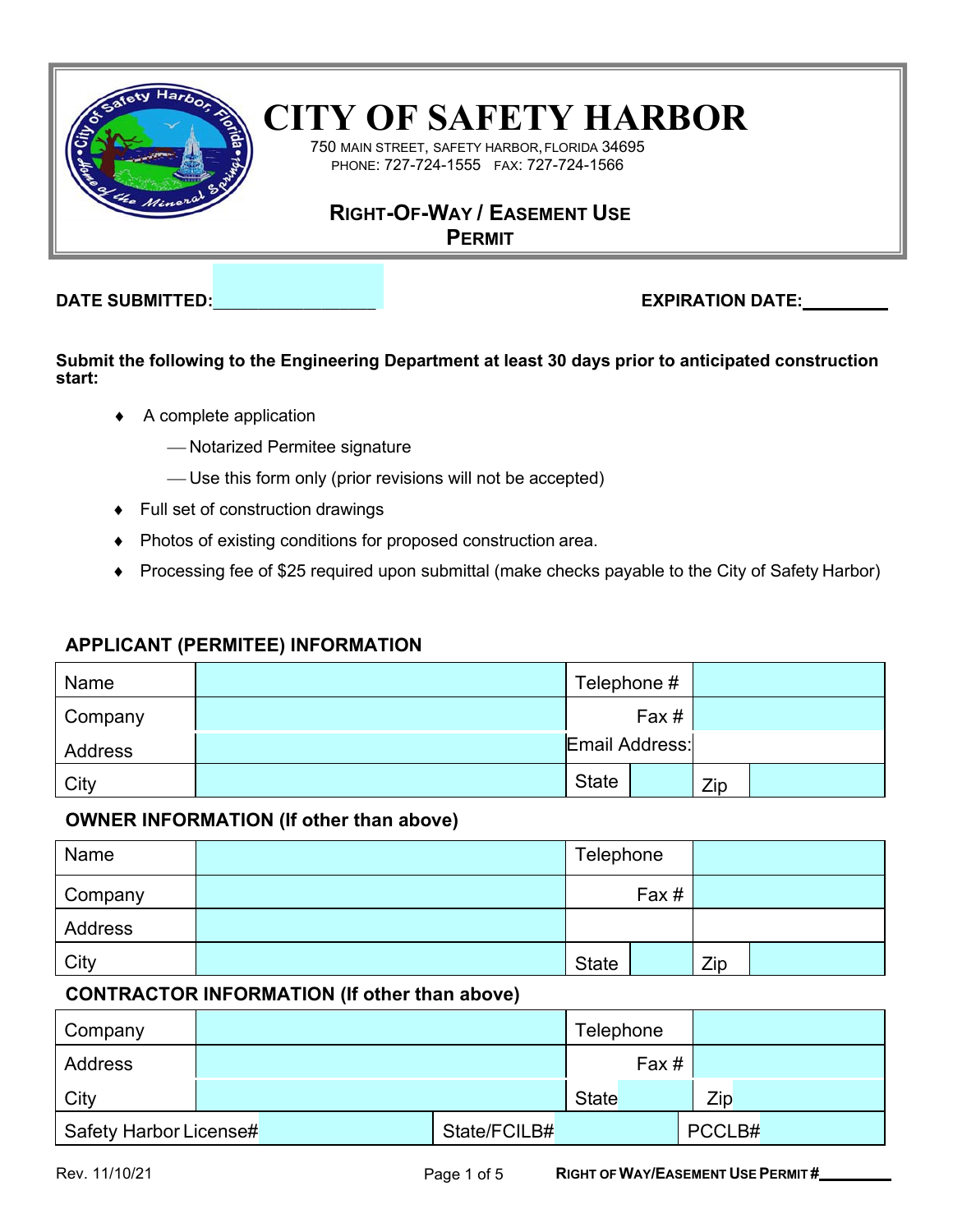### **PROJECT INFORMATION**

| Description of Proposed Work:                 |  |  |                                                        |  |
|-----------------------------------------------|--|--|--------------------------------------------------------|--|
|                                               |  |  |                                                        |  |
| Subdivision / Block / Lot #:                  |  |  |                                                        |  |
| Location:                                     |  |  |                                                        |  |
| Street Address:                               |  |  |                                                        |  |
| Parcel ID#                                    |  |  |                                                        |  |
| Proposed work will start on _                 |  |  | and be completed on                                    |  |
| Estimated restoration cost: \$<br>condition). |  |  | (cost to restore disturbed areas to existing or better |  |

#### **PERMIT INSTRUCTIONS**

1. Applicant must check one:

I have not ascertained the location of all existing utilities, both aerial and underground, prior to filing this application.

I have ascertained the locations of all existing utilities, both aerial and underground, prior to filing this application. The following private utilities/municipalities were contacted:

\_\_\_\_\_\_\_\_\_\_\_\_\_\_\_\_\_\_\_\_\_\_\_\_\_\_\_\_\_\_\_\_\_\_\_\_\_\_\_\_\_\_\_\_\_\_\_\_\_\_\_\_\_\_\_\_\_\_\_\_\_\_\_\_\_\_\_\_\_\_\_\_

- 2. All property owners adjacent to the proposed work shall be notified a minimum of 48 hours prior to commencing construction.
- 3. Construction Drawings: Property, easement, and Right-of-Way boundaries, as well as existing utilities, structures, and natural features shall be shown on plan view drawings. Location and alignment of the proposed utility or work shall be clearly indicated with dimensioned offsets from boundaries, pavement, sidewalks, etc. Where crossing City utilities and facilities, cross-sections shall be provided with clearances and depth dimensions. The type of construction and materials to be used shall be clearly identified. Restoration shall be indicated. City standards are available from the Engineering Department.
- 4. When proposed work will require a lane closure, Permitee shall provide a maintenance of traffic plan with application package.
- 5. Bond requirements: The City Engineer may require a maintenance and construction bond and/or a bond conditioned to indemnify the City from all claims resulting from work to be filed with the application.
- 6. All contractors must be registered with the City of Safety Harbor.

#### **GENERAL CONDITIONS**

- 1. Call Sunshine at 1/800/432-4770 at least 48 hours prior to the start of construction for location of all **underground utilities.** *No work shall be performed without utility locates.* **Call the Engineering Department Construction Inspector at 727/724-1555 at least one working day in advance of beginning construction so that inspection can be scheduled.**
- 2. This Permit is not transferable and is void 30 days from the date of permit approval unless work has commenced. Work, including restoration, shall continue uninterrupted until complete. No work shall be performed on Saturdays, Sundays, legal holidays, and between 6 pm and 7 am Monday through Friday.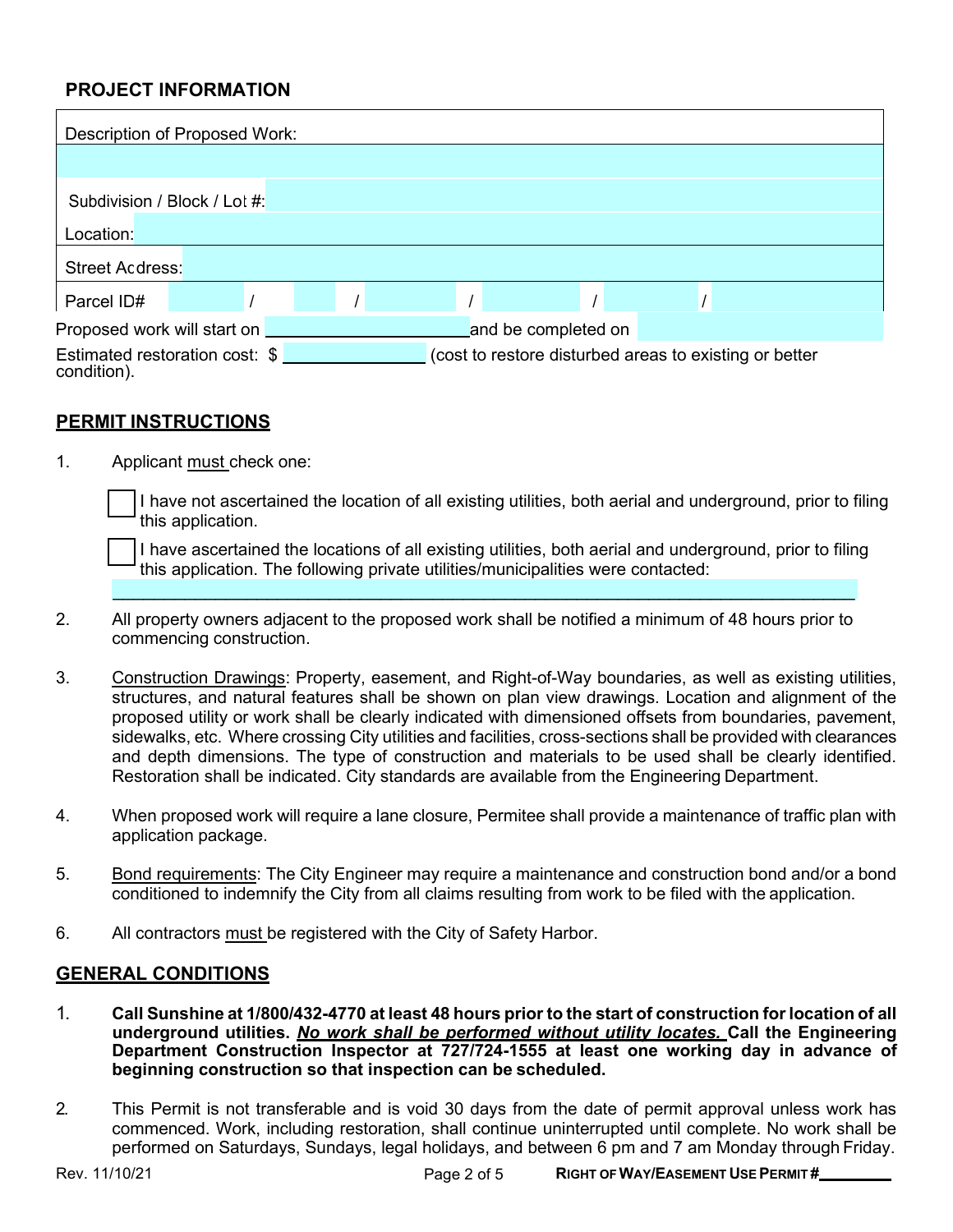- 3. This permit is a license for permissive use only and the placing of facilities upon public right-of-way or private property within a public easement pursuant to this permit shall not operate to create or vest any property right. The Permitee shall remove or relocate at its expense Permitee's poles, wires, pipes, cables, facilities as necessary for the City to construct, repair, improve, maintain, and provide safe and efficient operation of its facilities, as determined by the City Engineer.
- 4. All work and materials shall meet City standards and be performed subject to the authority of the City Engineer. All work shall be performed within the City Rights-of-Way or easements. Work, material, equipment, or personnel shall not encroach on to private property. All City property shall be restored to preconstruction conditions and per City requirements. Disturbed grassed areas shall be sodded. Restored sod and landscaped areas shall be maintained until established. Brick street repairs shall be restored to original condition and be free of sags and dips.
- 5. Approved drawings and specifications for the proposed work shall be an integral part of this permit.
- 6. The construction and maintenance of utilities shall not interfere with the property and rights of existing public and private utilities. The Permitee shall assume full responsibility for any injury to persons, damage to public and private property resulting from the work and constructed facilities, indemnifying the City of Safety Harbor from any and all liabilities.
- 7. During construction, operation and maintenance of Permitee's facilities, all City safety regulations shall be observed including placing and display of safety devices, barricades, fences, signs, flagging, etc. All work areas, including excavations, shall be safely secured at all times. Proposed road and lane closures shall have a Maintenance of Traffic Plan approved by the City Engineer.
- 8. The Permitee or any other person shall only make such improvements to the Right-of-Way as shall be permitted and described in this permit. If plans or drawings require revisions for any reason prior to commencing construction, Permitee shall promptly submit revised plans and drawings to the City Engineer.
- 9. The City Engineer may order construction stopped if noncompliance with City requirements and Permit Conditions is observed. The work shall not restart until the work plan is brought into compliance. The City reserves the right to revoke the Permit if one or more City Requirement(s) and/or Permit Condition(s) is violated, or if it is determined by the City Engineer to be in the best interests of the City. In the event of such revocation, the Permitee or property owner shall remove any and all improvements to the Right-of-Way and return the property to its original state, and the expense of such removal and restoration shall be borne solely by the Permitee.
- 10. The City Inspector shall be notified at 727/724-1555 for final inspection upon completion of the work. Changes in the work, as may be approved by the City Engineer, shall be documented on "as-built" drawings, submitted in duplicate. Failure to schedule final inspection or submit "as-built" drawings may result in denial of future permits until such time as this condition is met.
- 11. The work shall be performed and conducted so as not to interfere with access to driveways, fire stations and fire hydrants. Materials or obstructions shall not be placed within 15 feet of fireplugs. Passageways leading to fire escapes or fire-fighting equipment shall be kept free of piles of material or other obstructions.
- 12. The Permitee shall erect and maintain suitable barriers to confine earth from trenches or other excavations in order to minimize encroachment on to roads, sidewalks, facilities, landscaping, and private property.
- 13. The Permitee shall not interfere with any existing utility without the written consent of the City Engineer and/or the utility owner. Utilities will not be moved to accommodate the Permitee unless the cost of such work is borne by the Permitee.
- 14. Permitee shall locate facilities and equipment so that such will not interfere with the City's use of its Rightsof-Way and shall not cause a hazard to the Public health, safety and welfare.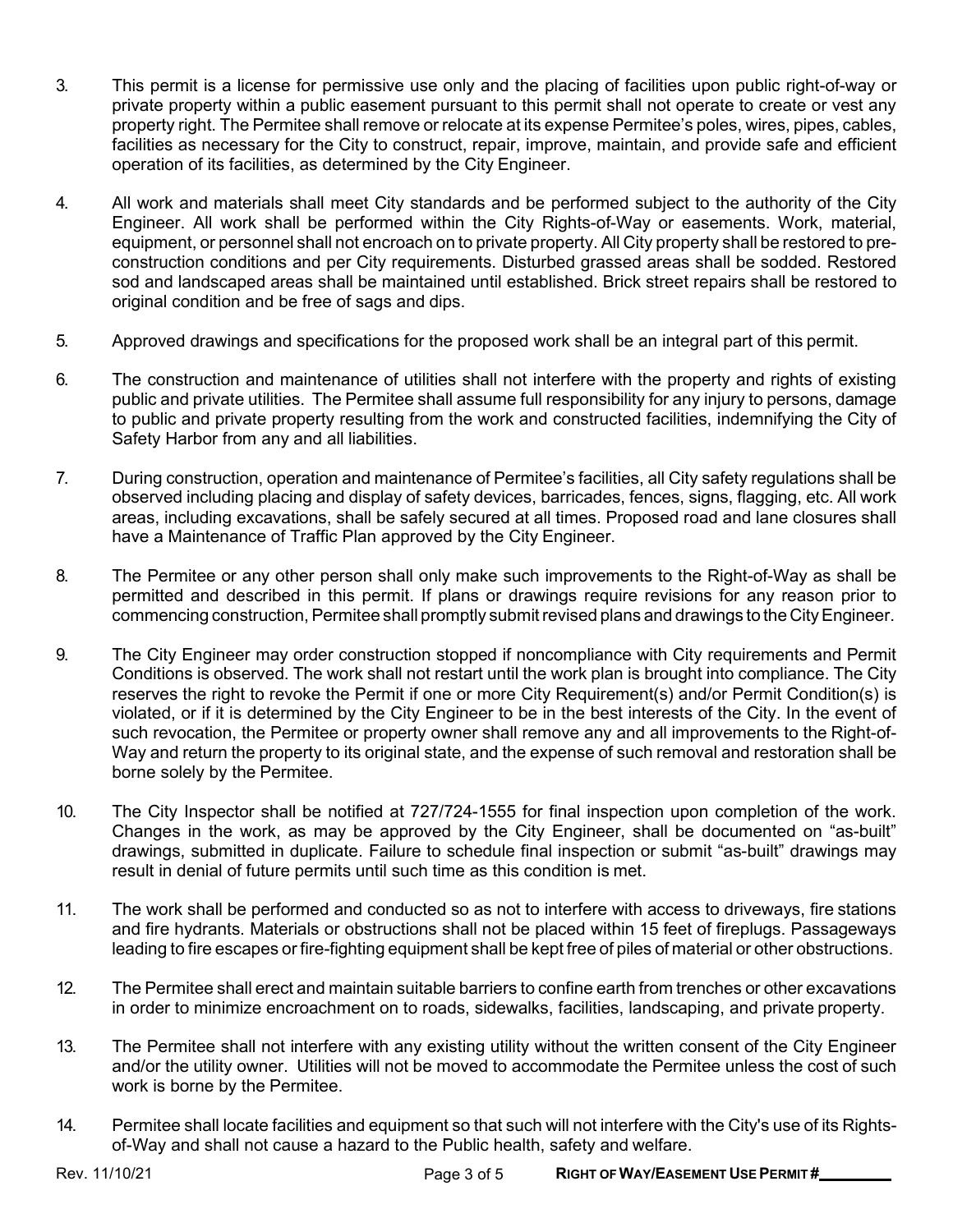- 15. The Permitee shall not remove trees, landscaping, or fences within right of ways and easements without obtaining the consent of the property owner, or in case of public property, the City Engineer and any other required permit.
- 16. All pipes and conduits shall be jack and bored under paved streets. Other types of trenchless installation of conduits will be considered on a case-by-case basis. Permitee shall be responsible for costs to repair road and utility damage resulting from the work.

#### 17. **A minimum 18" vertical clearance and a minimum 4 ft. parallel separation must be provided when installing near water mains or sanitary sewer main lines and stormwater mains.**

- 18. Permit approval signifies that the City of Safety Harbor, or designate, has performed a cursory review and approves of the general intent of the proposed work based on the drawings as submitted, or as noted. However, approval by the City does not warrant that all conditions as shown on drawings are correct. Actual conditions may require field adjustments of the work by the Permitee in order that the work is performed in accordance with City Standards and with the conditions of the permit.
- 19. PERMITEE is responsible for installing erosion control measures so that all drainage structures and systems (pipes, swales, etc.) affected by the proposed work are protected from siltation or direct transmission of street debris.

#### 20. **ANY AND ALL DAMAGE TO CITY OWNED PROPERTY INCLUDING, BUT NOT LIMITED TO, WATERMAINS SEWER MAINS/LATERALS, STORMWATER LINES, CURB OR STREET SURFACE SHALL BE REPORTED TO THE CITY INSPECTORIMMEDIATELY!**

- 21. The holder of this permit shall provide safety control, including the display of caution signs and signals as are required by the Manual on Uniform Traffic Control Devices for Streets and Highways, and shall prevent any obstructions or conditions which are or may become dangerous to the traveling public. Work in or near State (or County) controlled right-of-way may require compliance with additional D.O.T. (or County) standards.
- 22. Materials and construction methods for pavement and concrete replacement shall be in accordance with the latest edition of the Florida Department of Transportation Standard Specifications for Road and Bridge Construction.

#### I hereby certify that the information given is correct to the best of my knowledge. I also certify that I have *read and I fully understand the General Conditions of this permit.*

**SUBMITTED BY:** Signature of Permitee \_\_\_\_\_\_\_\_\_\_\_\_\_\_\_\_\_\_\_\_\_\_

Printed Name & Title of Permitee \_\_\_\_\_\_\_\_\_\_\_\_\_\_\_\_\_\_\_\_\_\_

#### *STATE OF FLORIDA, COUNTY OF PINELLAS*

|                    |        | The foregoing instrument was acknowledged before me by means of $\Box$ physical presence or $\Box$ online |  |  |  |  |    |
|--------------------|--------|-----------------------------------------------------------------------------------------------------------|--|--|--|--|----|
| notarization, this | dav of |                                                                                                           |  |  |  |  | οf |
|                    |        | , a Florida municipal corporation, on behalf of the corporation.                                          |  |  |  |  |    |

He/she is □ personally known to me or has □ produced example as identification. He/she was known to me and did not take an oath but who executed the foregoing instrument and acknowledged before me that he/she executed the same freely and voluntarily for the purpose therein expressed and affirms that he/she is the owner or agent for the owner of that property immediately adjoining and touching the right of way subject of this permit.

Notary Stamp: Notary Public

Printed Name of Notary Public